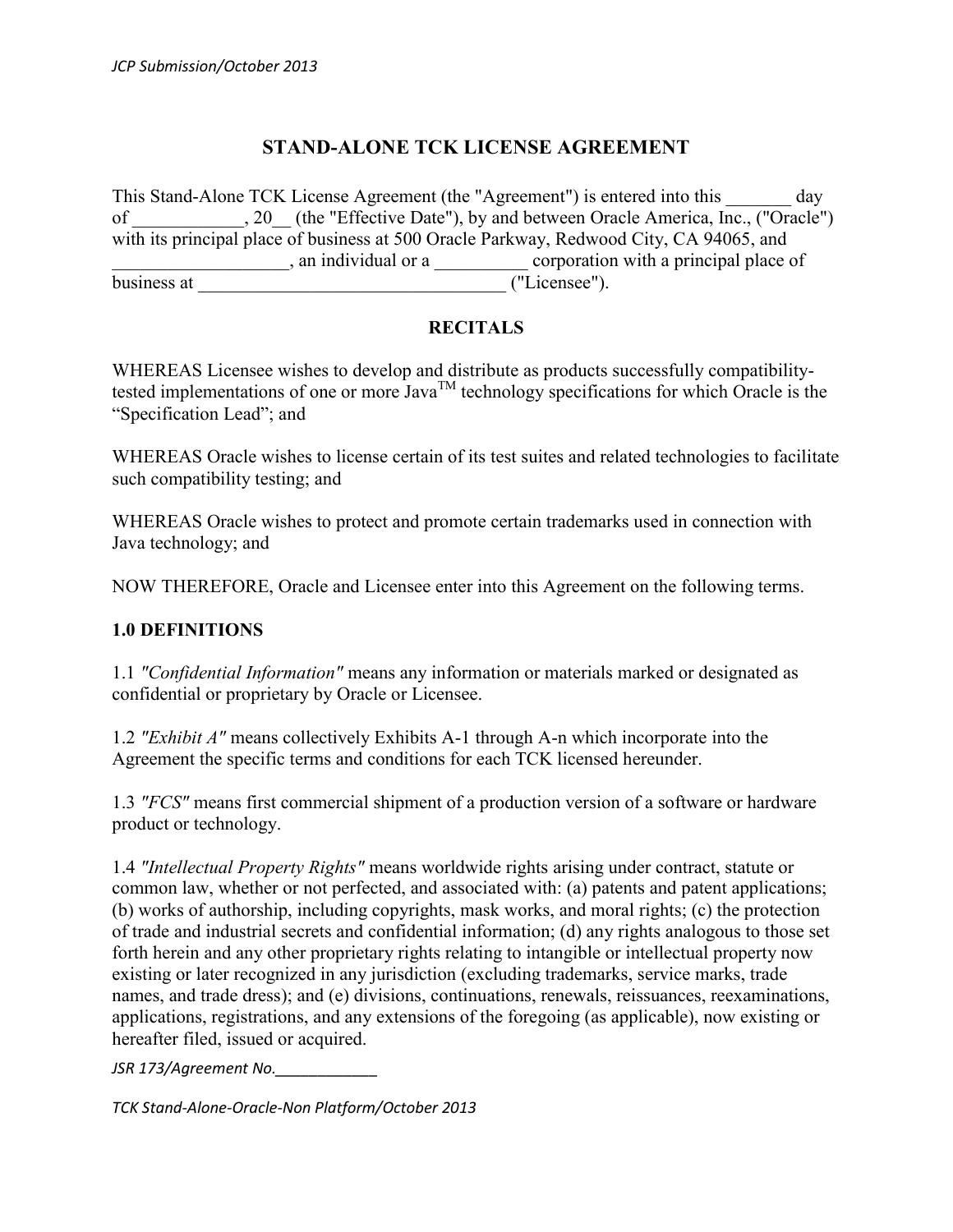1.5 "*Intermediate Build*" means a binary build created as a development step towards what is intended to be a compatible Product and which incorporates the most recent changes made to the source version of the Product designated as "official" (or equivalent term) by Licensee from the immediately prior "official" source version.

1.6 "*Java Specification*" means the written specification for some aspect of the Java technology which is identified in Exhibit A and to which the TCKs licensed hereunder correspond.

1.7 "*Licensor Name Space*" means the public class or interface declarations whose names begin with "java", "javax", "com.sun", "com.oracle" or their equivalents in any subsequent naming convention adopted by Oracle through the Java Community Process, or any recognized successors or replacements thereof.

1.8 "*Master Support Agreement*" or "*MSA*" means the separate agreement entered into by the parties that specifies the terms and conditions related to Oracle's provision of support services concerning the TCK which, when executed, will be attached hereto for reference as Exhibit B.

1.9 *"Product(s)"* means a Licensee product which: (i) fully implements the Java Specification(s) including all its required interfaces and functionality; (ii) does not modify, subset, superset or otherwise extend the Licensor Name Space, or include any public or protected packages, classes, Java interfaces, fields, methods or constructors within the Licensor Name Space other than those required/authorized by the Specification or Specifications being implemented; (iii) passes the TCK (including satisfying the requirements of the applicable TCK Users Guide) for such Specification; and (iv) neither derives from nor includes any of Oracle's source code or binary code materials which implement any portion of the Java Specification, except with an appropriate and separate license from Oracle.

1.10 "*Reference Implementation*" or *"RI"* means the prototype or "proof of concept" implementation of the Java Specification developed and made available for license by or on behalf of Oracle.

1.11 "*Specification License*" means the license offered by Oracle under certain of its Intellectual Property Rights to create an implementation of the Java Specification under certain restrictions and limitations where such implementation neither derives from any of Oracle's source code or binary code materials nor includes any of Oracle's source code or binary code materials which implement any portion of the Java Specification, except with an appropriate and separate license from Oracle.

1.12 *"Oracle License"* means a license agreement for the TCKs from Oracle, whether denominated as a Technology License and Distribution Agreement (TLDA), a Master Support Agreement entered into in conjunction with either a Oracle Community Source License or a TLDA, or a Stand-Alone TCK License Agreement.

*JSR 173/Agreement No.\_\_\_\_\_\_\_\_\_\_\_\_*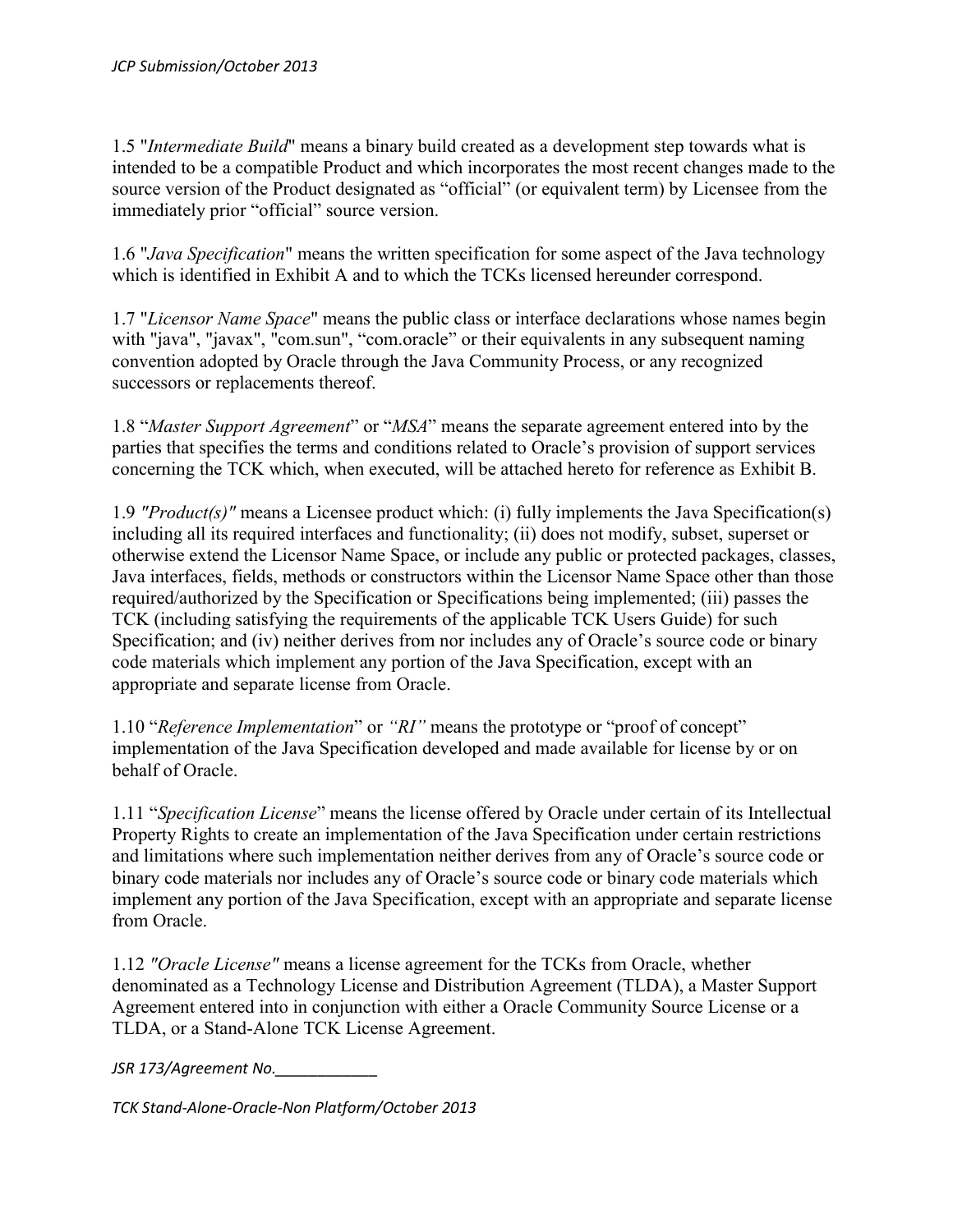1.13 *"Oracle Licensee"* means a third party who is a party in good standing to an Oracle License.

1.14 *"Technology Compatibility Kit" or "TCK"* means the Test Suite and related documentation (for example, the TCK Users Guide) associated with the Java Specification identified in Exhibit A as made available to Licensee and as may be revised by Oracle during the Term, that is provided so that an implementer of the Java Specification may determine if its implementation is compliant with the Specification.

1.15 *"Term"* means the term of the Agreement as specified in Section 9.1.

1.16 "*Test Suite*" means the test suites, test harness, and other testing or measurement tools associated with the Java Specification identified in Exhibit A, as made available to Licensee and as may be revised by Oracle during the Term.

## **2.0 LICENSE GRANTS**

#### 2.1 **License Grant for the TCK.**

**(a) Limited Grant.** Subject to and conditioned upon Licensee's having accepted and being bound by the Specification License and Licensee's compliance with the restrictions and obligations contained in this Agreement, including in particular Section 2.1(b)(v) below, and except as otherwise set forth in Exhibit A, Oracle hereby grants to Licensee, to the extent of Oracle's Intellectual Property Rights in the TCK(s), a worldwide, non-exclusive, nontransferable, limited license to use the TCK(s) internally and solely for the purpose of developing and testing Products. No license is granted for any other purpose, including any of the activities described in Section 2.1(b).

**(b) Additional Limitations**. Except as otherwise set forth in Exhibit A, Licensee may not:

- $(i)$  sublicense or distribute the  $TCK(s)$  to any third party, except that Licensee may share comments or questions concerning its use or the results of using the TCK (including relevant excerpts of the TCK itself, provided such TCK excerpts are inherently part of such test results); or
- (ii) create derivative works of the  $TCK(s)$ ; or
- (iii) disassemble or decompile binary portions of the Test Suite(s) or Test Tools or otherwise attempt to derive the source code from such portions; or
- (iv) develop other test suites intended to validate compatibility with the Java Specification(s) to which the TCK(s) licensed hereunder corresponds; or

*JSR 173/Agreement No.\_\_\_\_\_\_\_\_\_\_\_\_*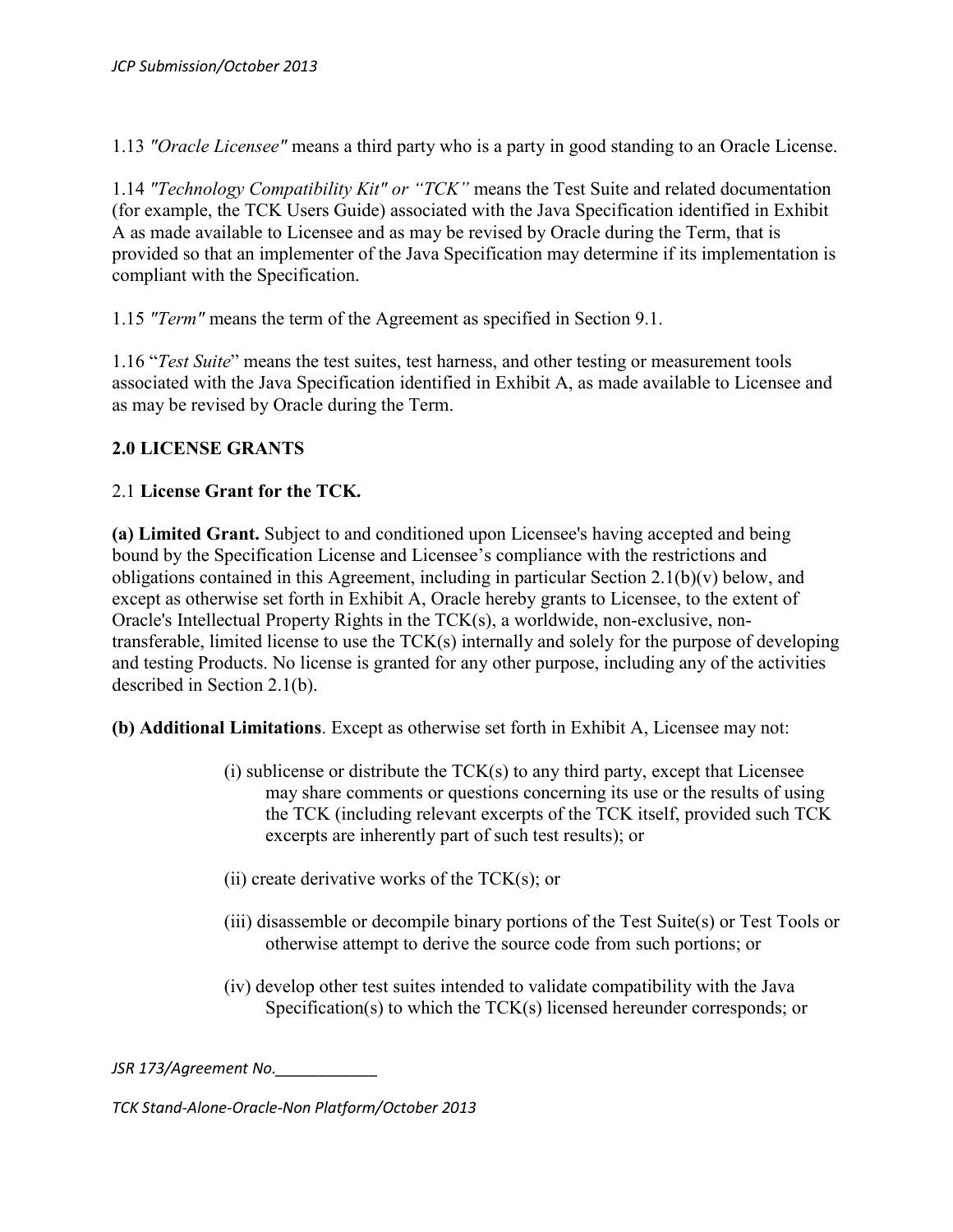- (v) distribute code which has been tested against the TCK and which implements a substantial portion of the Java Specification unless such code is included in a Product within the meaning of Section 1.9 and unless, for each new release of a Product by Licensee, such Product passes, in accordance with the Documentation (including the TCK Users Guide), the most current TCK applicable to the latest version of the Java Specification and available from Oracle one hundred eighty (180) days before FCS of such version of the Product; provided, however, that if Licensee elects to use a version of the TCK also provided by Oracle that is newer than that which is required under this Section 2.1(b)(v), then Licensee agrees to pass such TCK; or
- (vi) use the TCK to test a third party's product; or
- (vii) use the TCK to make claims of comparative compatibility (for example, a claim either that a Product is "90% compatible" or that the Product is "more compatible" than another implementation of the same Java Specification).

Neither the limited scope of the grant set forth in Section 2.1(a) nor the additional limitations set forth in Section 2.1(b)(v) above shall be understood to require Licensee to include any particular "pass through" requirements in any license it grants concerning the redistribution of a Product (or an Intermediate Build to the extent permitted by Section 2.1[c] below)with which the TCK licensed hereunder has been used. However, except with respect to downstream products developed and distributed by Licensee's licensees and sublicensees which incorporate, in whole or in part, Licensee's Product **and** themselves satisfy all the other requirements for a Product set forth in Section 1.9 of this Agreement, Licensee may neither: (a) grant or otherwise pass through to its licensees any licenses under Oracle's applicable intellectual property rights; nor (b) authorize its licensees to make any claims concerning their implementation's compliance with the Specification in question.

**(c) Intermediate Builds**. If Licensee generally uses a bona fide open source software development methodology and does so to develop the Product, then, notwithstanding the limited license grant set forth in Section 2.1(a) or the additional limitation set forth in Section 2.1b(v), Licensee may make "Intermediate Builds" available subject to the following conditions:

- i. such Build is marked with the word "UNTESTED" or "INCOMPATIBLE" or "UNSTABLE" or "BETA" in any list of available builds and in every link initiating its download, where the list or link is under Licensee's control;
- ii. Licensee displays the following notice in such a manner that anyone downloading the Intermediate Build must see the notice before commencing the download:

*JSR 173/Agreement No.\_\_\_\_\_\_\_\_\_\_\_\_*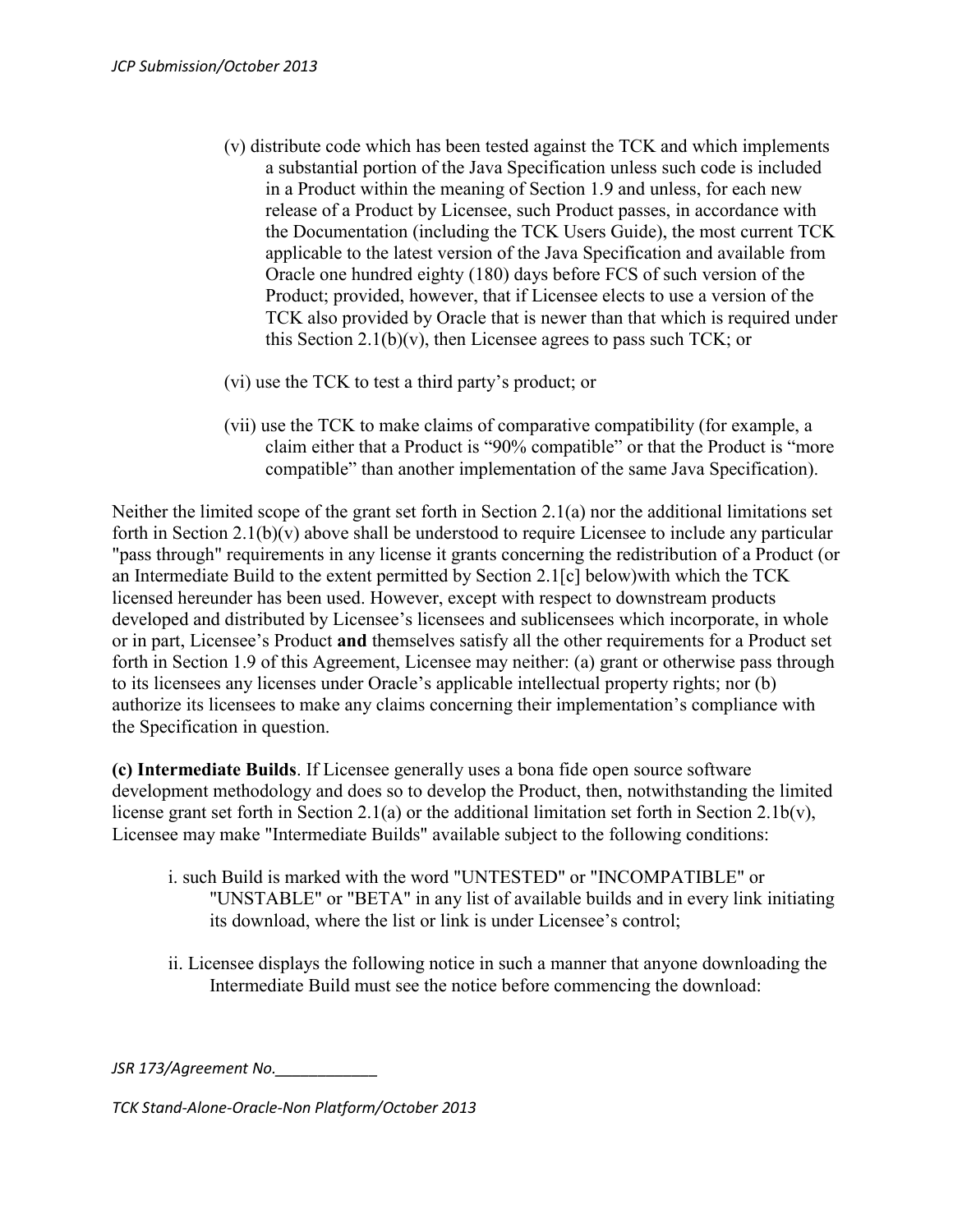"This is an intermediate build made available for testing purposes only. The code is untested and presumed incompatible with the <*name of Java Specification*>. You should not deploy or write to this code, but instead use the tested and certified <*name of Java Specification*> compatible version of the code that is available at [*include a url and a link*]. Redistribution of any Intermediate Build must retain this notice."

- Licensee must also include the same notice as a README.<*shorthand name of specification*> file with any source code bundle (e.g. tarball) download that corresponds to the Intermediate Build;
- iii. Moreover, Licensee shall not distribute (except as a passive download as provided above), market or promote Intermediate Builds, including without limitation in connection with providing any goods or services.
- iv. After making its initial release of a Product available, for any Intermediate Build subsequently made available by Licensee that is for the same context or environment (e.g. described by the same hardware architecture, operating system and version, and Java Virtual Machine version). Licensee must at all times also make the corresponding Product available. The link to such Product must be prominent and in close proximity to any corresponding Intermediate Build in any list of available builds or downloads*.*
- v. Licensee must include the following README.<*shorthand name of specification*> file in the root directory of any source code it may make available through access to a revision control system (e.g. CVS):

"This version of [Project name] source code is made available in support of the open source development process. Some numbered or tagged revisions of this source have been tested and found to pass the <*name of Java Specification*> Compatibility Test Suite, and you can find information on which revisions or tags at [*include URL and link*]. Please note that since only binaries can be tested, source code cannot be described as a compatible implementation of the <*name of Java Specification*> Specification. The different build environment on your machine and any changes you may make to this code could render your resulting build incompatible. Because of this, writing or deploying applications to builds based on this code can lead to lack of portability. You should instead consider deploying production applications on the pre-built binaries of [Project Name] that are available at [include a url and a link] that have been tested and certified to meet the <*name of Java Specification*> compatibility requirements."

*JSR 173/Agreement No.\_\_\_\_\_\_\_\_\_\_\_\_*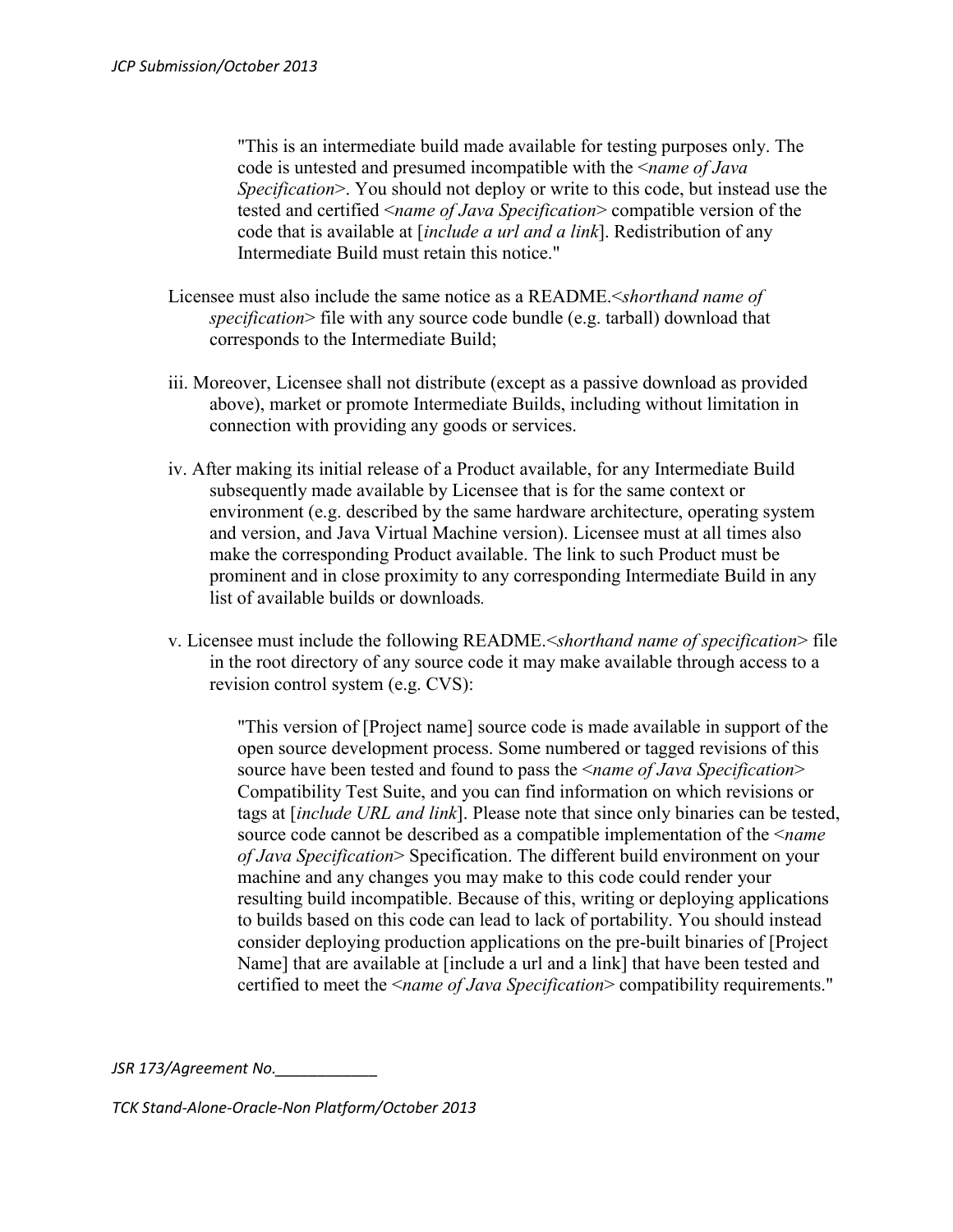vi. For each Product released by Licensee, Licensee must: (a) prominently identify the corresponding source version and configuration, including the identifying tag or other indicator required to extract the source code from the project revision control system, if any; and (b) provide a description of the build environment that was used to create the Product.

For any notice required under this Section 2.1(c), in addition to providing such notice in English you must also include one or more accurate translations of the notice(s) in languages appropriate for the primary intended audiences when such audiences do not have English as their primary language.

**(d) Superseded Releases.** Oracle agrees that under the following circumstances the provisions of Section 2.1(b)(v) above shall not be understood to preclude Licensee from distributing maintenance releases (a new release of a preexisting Product that implements substantially the same core technologies) of a Product that implemented a prior version of the Java Specification ("Initial Product") where such maintenance release implements the same version of the Java Specification implemented by the Initial Product:

> 1. If released before the "Migration Date", such maintenance release passes (in accordance with the Documentation, including the TCK Users Guide) the most current TCK applicable to the version of the Java Specification implemented by the Initial Product and available from Oracle 180 days before FCS of such Product.

2. If released after the "Migration Date":

(i) either Licensee has already released (and continues to make available) a compatible successor Product (per Section 2.1[a],[b] and [e]) that implements the latest available version of the Java Specification implemented by the Initial Product, or Oracle has released and continues to make generally available for license an RI for the latest available version of the Java Specification implemented by the Initial Product and Licensee provides accurate information along with its maintenance release (and included prominently on the packaging, if any) for how to obtain the latest available version of the Java Specification and corresponding RI from Oracle, and indicating that such RI and Specification are the latest available versions; and

(ii) such maintenance releases pass (in accordance with the Documentation, including the TCK Users Guide) the most current TCK applicable to the version of the Java Specification implemented by the Initial Product and available from Oracle 180 days before FCS of such Product.

*JSR 173/Agreement No.\_\_\_\_\_\_\_\_\_\_\_\_*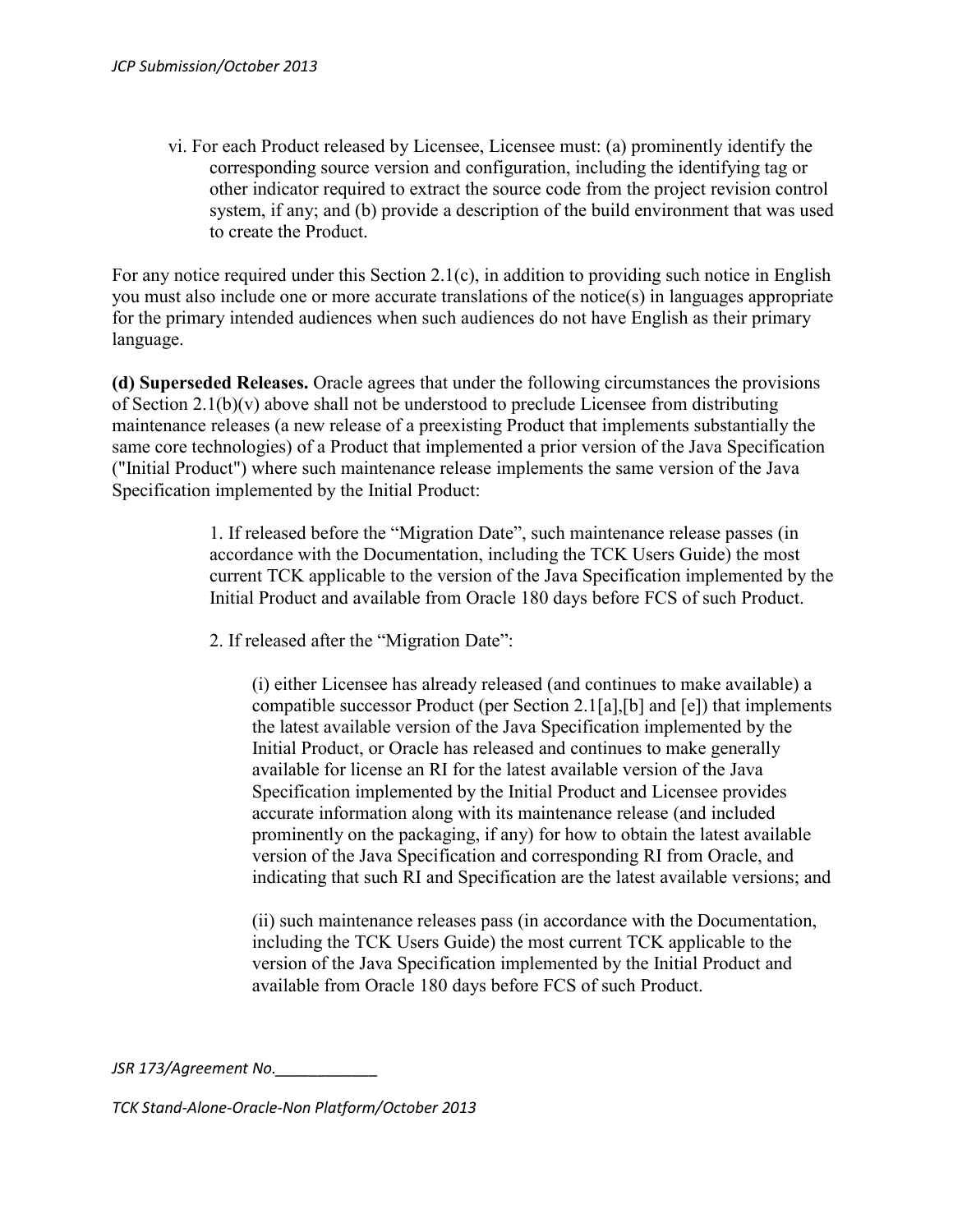For the purposes of this Section 2.1(c), "Migration Date" shall mean 180 days after the final release of the latest available version of the Java Specification as described above.

**(e) Testing**. Licensee shall self-certify that its Product passes the applicable TCK as set forth above, if and when the Product in fact does so. You further agree to provide, upon Oracle's reasonable request, to Oracle or to an independent test facility designated by Oracle if it is the Oracle's general policy to use such a facility, your test results that demonstrate that the Product passes the applicable TCK.

*2.2 Proprietary Rights Notices*. Licensee shall not remove any copyright notices, trademark notices or other proprietary legends of Oracle or its suppliers contained on or in the TCK, and shall incorporate such notices in all copies of any TCK. Licensee shall comply with all reasonable requests by Oracle to include additional copyright or other proprietary rights notices of Oracle or third parties from time to time.

2.3 *Branding*. No right, title, or interest in or to any trademarks, service marks, or trade names of Oracle or Oracle's licensors is granted hereunder. Such rights, if any, concerning a Product may be obtained pursuant to a separate trademark license with Oracle. Java, and Java-related logos, marks and names are trademarks or registered trademarks of Oracle America, Inc. in the U.S. and other countries.

2.4 *No Other Grant*. This Agreement does not grant to Licensee any right or license, under any Intellectual Property Rights of Oracle or otherwise, except as expressly provided in this Section 2.0, and no other right or license is to be implied by or inferred from any provision of this Agreement or by the conduct of the parties.

## **3.0 SUPPORT AND UPGRADES**

3.1 *Licensee Support and Upgrades*. Unless otherwise specified in a MSA executed by Oracle and Licensee and attached hereto as Exhibit B, nothing in this Agreement shall obligate Oracle to provide any upgrades, technical support or other assistance concerning the TCK to Licensee or to any distributor or customer of Licensee for its Products.

## **4.0 PAYMENT**

4.1 *License Fees*. Licensee shall pay to Oracle the fees set forth in Exhibit A, if any, as set forth therein. Payments shall be sent to: Oracle America, Inc., *Software Royalty Accounting Group*, PO Box 10903, Palo Alto CA 94303.

4.2 *Taxes*. All payments required by this Agreement shall be made in United States dollars, are exclusive of taxes, and Licensee agrees to bear and be responsible for the payment of all such taxes, including, but not limited to, all sales, use, rental receipt, personal property or other taxes

*JSR 173/Agreement No.\_\_\_\_\_\_\_\_\_\_\_\_*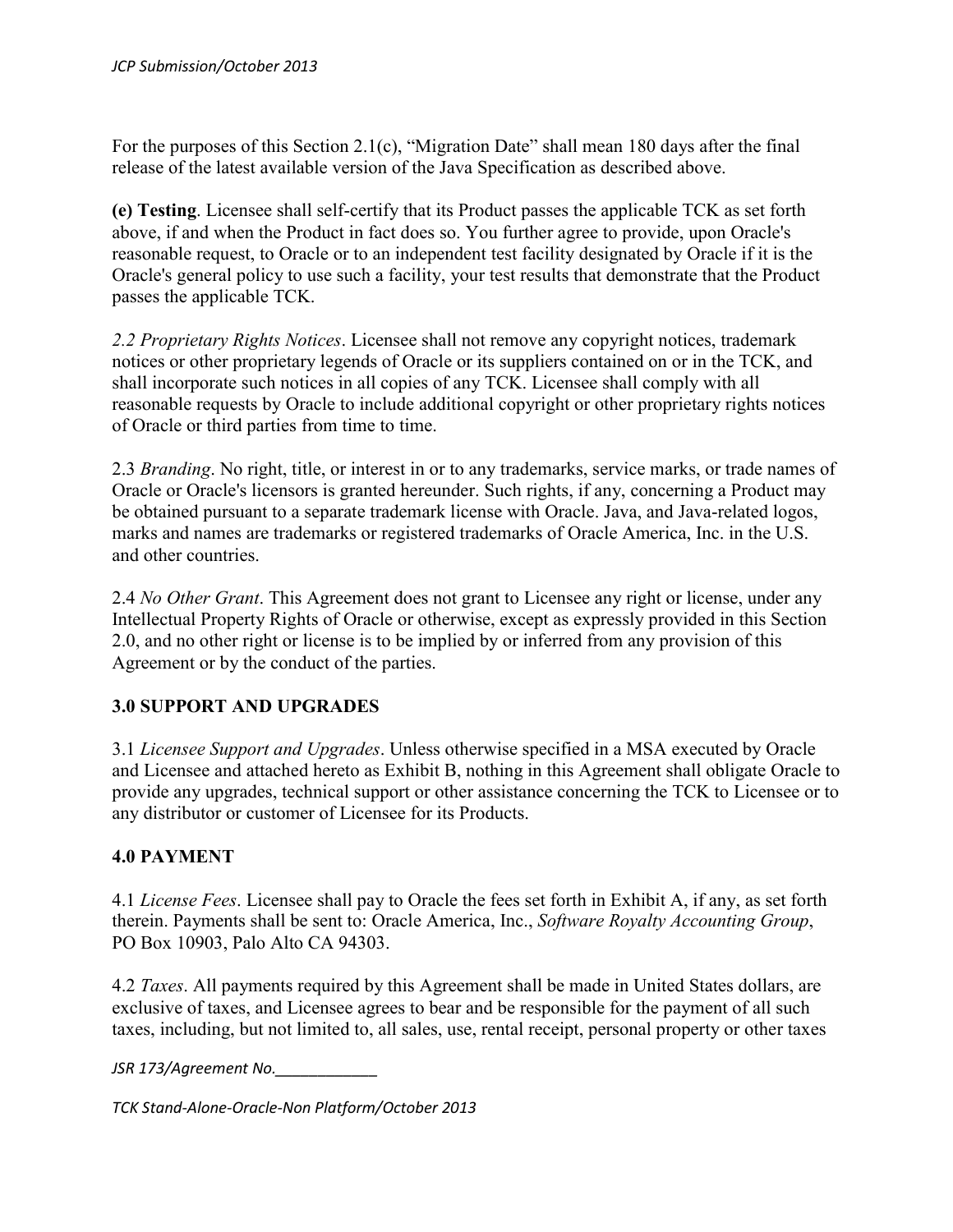and their equivalents which may be levied or assessed in connection with this Agreement (excluding only taxes based on Oracle's net income). To the extent Licensee is required by local law to withhold taxes based upon Oracle's income, Licensee may deduct from any payments to Oracle any income tax or tax of a similar nature (including taxes based on net worth) imposed by any government ("Government Income Tax") and actually paid by Licensee for the account of Oracle, to the extent such Government Income Tax does not exceed the appropriate withholding amount applicable under relevant tax treaties and qualifies as a creditable foreign tax by the United States government. In the event that Licensee deducts any Government Income Tax from payments owed to Oracle, Licensee shall furnish Oracle with an official tax receipt or other evidence issued by the taxing authority suitable for Oracle to obtain a tax credit in the United States.

# **5.0 LIMITED WARRANTY AND DISCLAIMER**

5.1 ORACLE LICENSES THE TCK ON AN "AS IS" BASIS. ALL REPRESENTATIONS AND WARRANTIES, INCLUDING ANY IMPLIED WARRANTY OF MERCHANTABILITY, FITNESS FOR A PARTICULAR PURPOSE OR NON-INFRINGEMENT ARE HEREBY DISCLAIMED.

5.2 *High Risk Activities*. The TCK is not designed or intended for use in the design, construction, operation or maintenance of any nuclear facility, and Oracle disclaims any express or implied warranty of fitness for such use.

5.3 *Limitation*. The limited warranty set forth in this Section 5.0 is expressly subject to Section 8.0 (Limitation of Liability).

## **6.0 CONFIDENTIAL INFORMATION**

6.1 *Duty of Confidentiality*. Licensee will protect the TCK as Oracle Confidential Information protected under this Section 6.0. A party receiving Confidential Information may not: (i) disclose Confidential Information to any third party, except that such party may exchange comments or questions concerning its use or the results of using the TCK (including relevant excerpts of the TCK, provided such TCK excerpts are inherently part of such results), but not the non-relevant portions of the TCK itself, or (ii) use Confidential Information except for the purpose of developing and testing Products. The receiving party will protect the confidentiality of Confidential Information to the same degree of care, but no less than reasonable care, as such party uses to protect its own Confidential Information. Obligations regarding Confidential Information will expire three (3) years from the date of receipt of the Confidential Information, except for source code, which will be protected by Licensee in perpetuity.

6.2 *Exceptions*. The obligations set forth in this Section 6.0 will not apply to any portion of Confidential Information which a receiving party can demonstrate: (a) through no act or failure

*JSR 173/Agreement No.\_\_\_\_\_\_\_\_\_\_\_\_*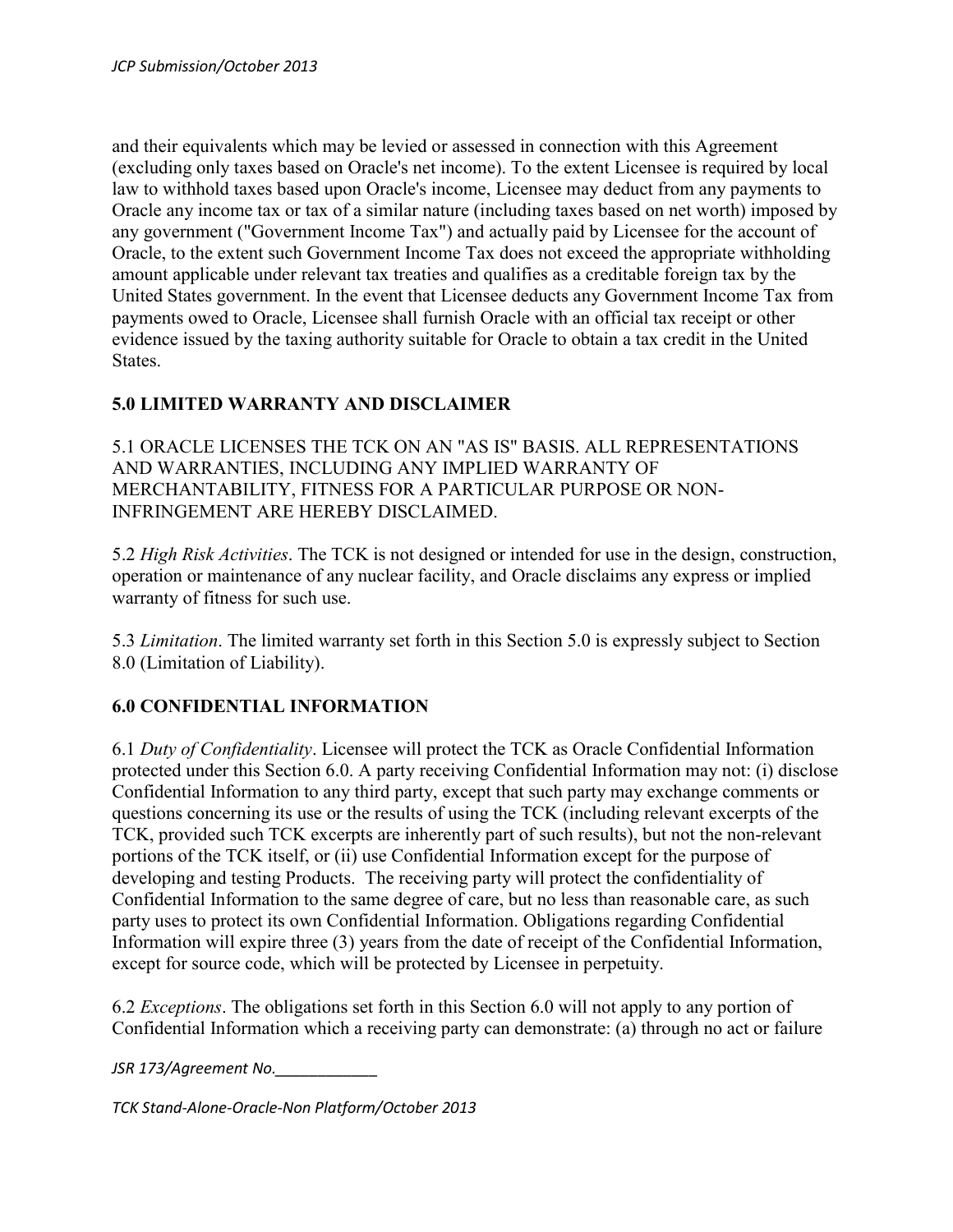to act on the part of the receiving party, is now or hereafter becomes, generally known in the software industry; (b) is hereafter rightfully furnished to the receiving party by a third party without restriction on disclosure; or (c) is independently developed by the receiving party without any use of Confidential Information.

#### **7.0 LIMITED INDEMNITY**

7.1 *Pre-Release*. The parties acknowledge that the TCK may be in pre-release form and that Oracle shall not be liable for any defects or deficiencies in the TCK or in any Product, process or design created by, with or in connection with the TCK whether or not such defects and/or deficiencies are caused, in whole or in part, by defects or deficiencies in the design or implementation of the TCK. Upon FCS of the TCK by Oracle, Oracle will provide to Licensee a limited indemnity as described in Sections 7.2-7.3 below.

7.2 *By Oracle*. Oracle will defend, at its expense, any legal proceeding brought against Licensee, to the extent it is based on a claim that authorized use of the FCS or subsequent production version(s) of the TCK is an infringement of a third party trade secret or a copyright in a country that is a signatory to the Berne Convention, and will pay all damages awarded by a court of competent jurisdiction, or such settlement amount negotiated by Oracle, attributable to such claim, provided that Licensee: (a) provides written notice of the claim and any such threatened claim promptly to Oracle; (b) gives Oracle sole control of the defense and settlement of the claim; (c) provides to Oracle, at Oracle's expense, all available information, assistance and authority to defend; and (d) has not compromised or settled such proceeding without Oracle's prior written consent.

7.3 *Exclusive Remedies*. Should any FCS TCK or any portion thereof become, or in Oracle's opinion be likely to become, the subject of a claim of infringement for which indemnity is provided under Section 7.2, Oracle shall, in addition to the obligations specified in Section 7.2, as Licensee's sole and exclusive remedy, elect to: (a) obtain for Licensee the right to use such FCS TCK; (b) replace or modify the FCS TCK to become non-infringing; or if alternatives (a) or (b) are not commercially practicable in Oracle's sole discretion, (c) accept the return of the FCS TCK and grant Licensee a refund of any upfront license fee as depreciated on a five year straight-line basis.

7.4 *Disclaimer*. THIS SECTION 7.0 STATES THE ENTIRE LIABILITY OF ORACLE WITH RESPECT TO INFRINGEMENT OF ANY INTELLECTUAL PROPERTY RIGHTS BY THE TCK. ORACLE SHALL HAVE NO OTHER LIABILITY WITH RESPECT TO INFRINGEMENT OF INTELLECTUAL PROPERTY RIGHTS OF ANY THIRD PARTY.

7.5 *By Licensee*. Except for claims for which Oracle is obligated to indemnify Licensee under Section 7.2, Licensee shall defend, at Licensee's expense, any and all claims brought against Oracle, and shall pay all damages awarded by a court of competent jurisdiction, or such

*JSR 173/Agreement No.\_\_\_\_\_\_\_\_\_\_\_\_*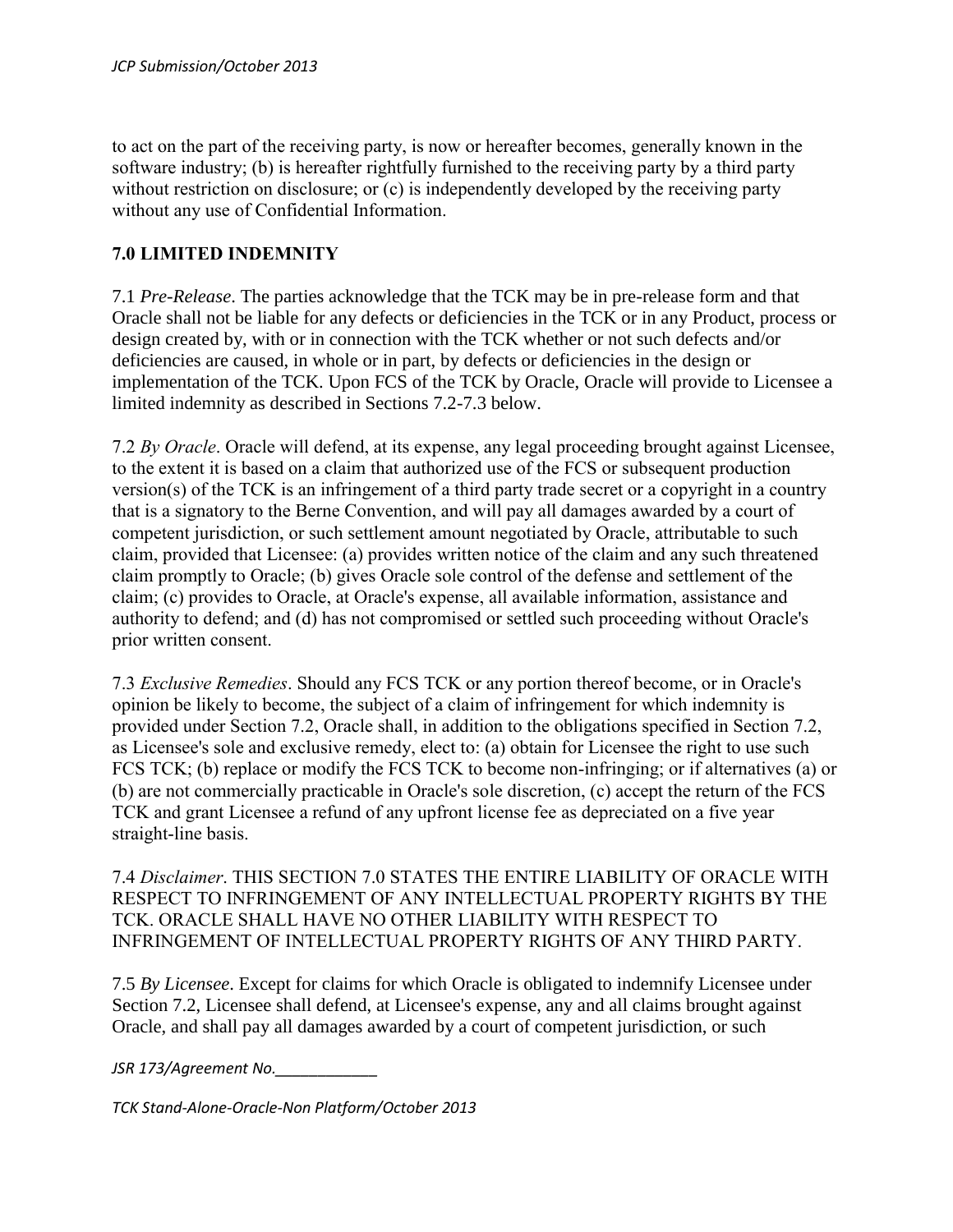settlement amount negotiated by Licensee, arising out of or in connection with Licensee's use of the TCK or use, reproduction, development or distribution of Product(s). Licensee's obligation to provide a defense under this Section 7.5 shall arise provided that Oracle: (a) provides notice of the claim promptly to Licensee; (b) gives Licensee sole control of the defense and settlement of the claim; (c) provides to Licensee, at Licensee's expense, all available information, assistance and authority to defend; and (d) has not compromised or settled such proceeding without Licensee's prior written consent.

## **8.0 LIMITATION OF LIABILITY**

Except for express undertakings to indemnify under this Agreement, violation of Oracle's Intellectual Property Rights, or breach of Section 2.0, 4.0 or 6.0: (a) each party's liability to the other for claims relating to this Agreement, whether for breach or in tort, shall be limited to the license fees paid by Licensee for the Technology related to the claims, if any (provided that this limit shall not apply to Licensee's obligation to make payments owed hereunder); (b) IN NO EVENT WILL EITHER PARTY BE LIABLE FOR ANY INDIRECT, INCIDENTAL, SPECIAL, CONSEQUENTIAL OR PUNITIVE DAMAGES IN CONNECTION WITH OR ARISING OUT OF THIS AGREEMENT (INCLUDING LOSS OF PROFITS, USE, DATA, OR OTHER ECONOMIC ADVANTAGE), NO MATTER WHAT THEORY OF LIABILITY, EVEN IF EITHER PARTY HAS BEEN ADVISED OF THE POSSIBILITY OR PROBABILITY OF SUCH DAMAGES AND WHETHER OR NOT SUCH DAMAGES ARE FORSEEABLE; and (c) LIABILITY SHALL BE SO LIMITED AND EXCLUDED, EVEN IF ANY REMEDIES PROVIDED FOR IN THIS AGREEMENT FAIL OF THEIR ESSENTIAL PURPOSE. The provisions of this Section 8.0 allocate the risks under this Agreement between Oracle and Licensee and the parties have relied upon the limitations set forth herein in determining whether to enter into this Agreement.

## **9.0 TERM AND TERMINATION**

9.1 *Term*. The Term of this Agreement shall begin on the Effective Date and shall continue for the period specified in the applicable Exhibit A unless terminated earlier as provided below. Thereafter, the Agreement shall automatically be extended for up to five (5) additional one (1) year terms unless either party provides written notice of its desire to terminate the Agreement to the other party at least thirty (30) days prior to the expiration of the then-current annual term. In addition, termination is permitted: (a) by either party for the other party's breach of this Agreement, upon thirty (30) days written notice to the other party and an opportunity to cure within such thirty (30) day period; or (b) by Oracle upon any action by Licensee alleging that use or distribution of the TCK or an implementation of the Java Specification by Oracle or any of Oracle's licensees of the TCK infringes a patent of Licensee.

9.2 *Effect of Expiration*. Upon the expiration or termination of this Agreement, Licensee shall promptly: (a) return to Oracle all copies of the TCK and other Confidential Information of

*JSR 173/Agreement No.\_\_\_\_\_\_\_\_\_\_\_\_*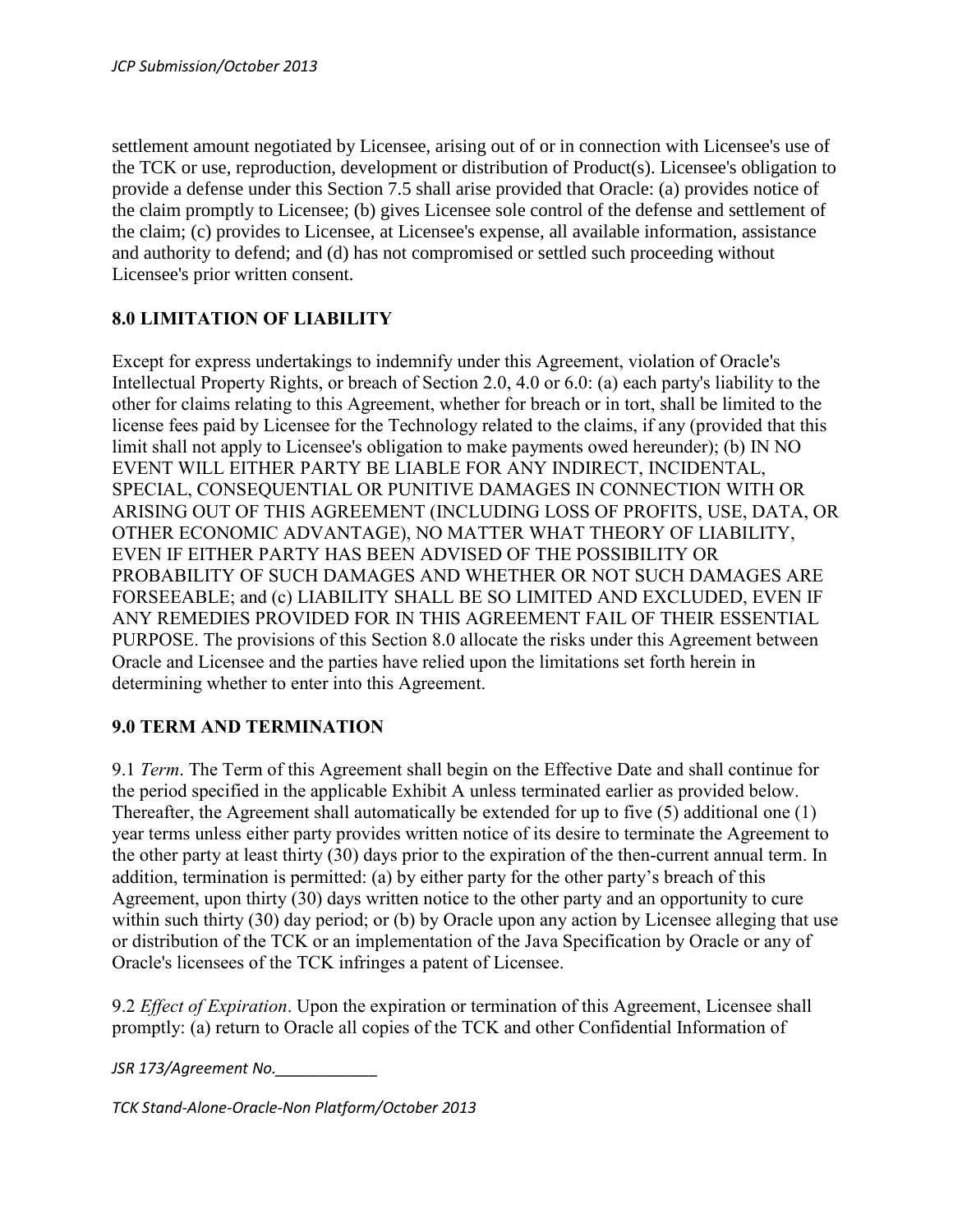Oracle (collectively "Oracle Property") in Licensee's possession or control; or (b) permanently destroy or disable all copies of the Oracle Property remaining in Licensee's possession or control, except as specifically permitted in writing by Oracle; and (c) upon Oracle's request, provide Oracle with a written statement certifying that Licensee has complied with the foregoing obligations. All rights and licenses granted to Licensee shall terminate upon such termination; provided, however, than in the event of the expiration of this Agreement then Licensee shall be authorized to: (x) distribute Product(s) previously and successfully self-certified against the version of the TCK licensed hereunder at the time of expiration, subject to Licensee's continued compliance with this Agreement including the payment of any applicable fees, and (y) retain one (1) copy of the TCK to support customers having copies of Product(s) distributed by Licensee prior to the expiration hereof. All other rights of Licensee shall terminate upon such expiration.

9.3 *No Liability for Expiration or Lawful Termination*. Neither party shall have the right to recover damages or to indemnification of any nature, whether by way of lost profits, expenditures for promotion, payment for goodwill or otherwise made in connection with the business contemplated by this Agreement, due to the expiration or permitted or lawful termination of this Agreement. EACH PARTY WAIVES AND RELEASES THE OTHER FROM ANY CLAIM TO COMPENSATION OR INDEMNITY FOR TERMINATION OF THE BUSINESS RELATIONSHIP CONTEMPLATED BY THIS AGREEMENT UNLESS TERMINATION IS IN MATERIAL BREACH OF THIS AGREEMENT.

9.4 *Non-Exclusive Rights*. The rights of Oracle under this Section 9.0 are in addition to any other rights and remedies permitted by law or equity under this Agreement.

9.5 *Survival*. The parties' rights and obligations under Sections 4.0, 5.0, 6.0, 7.0, 8.0, 9.0, and 10.0 shall survive expiration or termination of this Agreement, and in addition Oracle's rights and Licensee's obligations under Section 2.0 shall survive.

9.6 *Injunction*. Licensee acknowledges that there may be irreparable harm if Licensee breaches its respective obligations under this Agreement, therefore, in addition to the rights under this Agreement, Oracle may seek an appropriate injunction in a court of competent jurisdiction.

#### **10.0 MISCELLANEOUS**

10.1 *Notices*. All written notices required by this Agreement must be delivered in person or by means evidenced by a delivery receipt and will be effective upon receipt by the persons at the addresses specified below.

Oracle: Licensee:

**Oracle America**, **Inc.** 

*JSR 173/Agreement No.\_\_\_\_\_\_\_\_\_\_\_\_*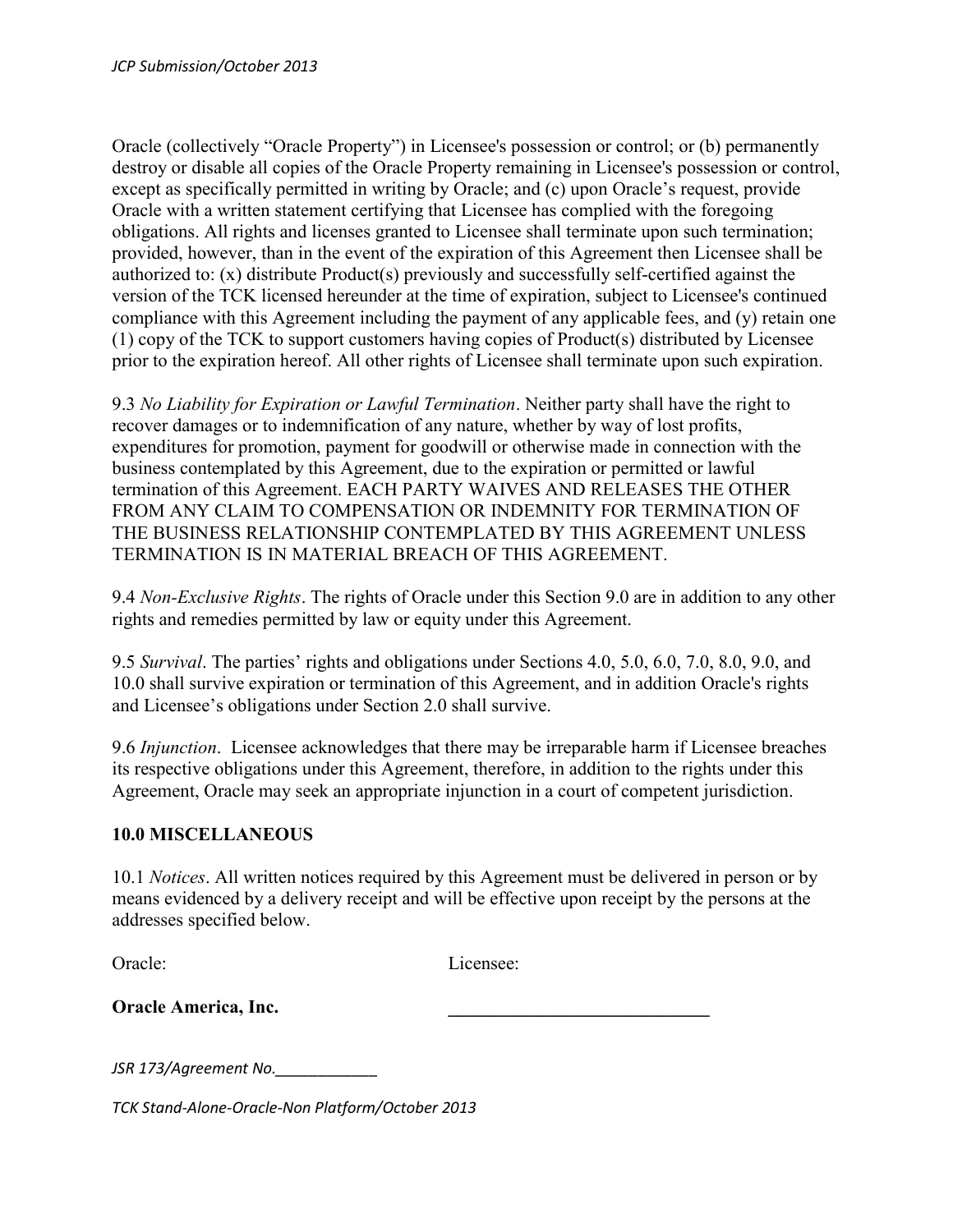| 500 Oracle Parkway                                                |        |
|-------------------------------------------------------------------|--------|
| Redwood City, California 94065                                    |        |
| Attn.: Oracle Software VP of Sales<br>cc: Oracle Legal Department | Attn.: |

Each party shall notify the other party in writing sent to the address above of any changes to the foregoing information.

10.2 *Marketing and Press Announcements*. Licensee's initial press announcement concerning execution of this Agreement must be reviewed and approved by Oracle prior to its release. Licensee hereby authorizes Oracle to include Licensee in a published list of licensees of the specific TCK(s) licensed hereunder. Oracle shall also be authorized to use Licensee's name in advertising, marketing collateral, and customer success stories prepared by or on behalf of Oracle for such TCKs subject to prior approval by Licensee, such approval not to be unreasonably withheld or delayed.

10.3 *Waiver.* Any express waiver or failure to exercise promptly any right under this Agreement will not create a continuing waiver or any expectation of non-enforcement.

10.4 *Partial Invalidity*. If any of the above provisions are held to be in violation of applicable law, void, or unenforceable in any jurisdiction, then such provisions are herewith waived or amended to the extent necessary for the Agreement to be otherwise enforceable in such jurisdiction. However, if in Oracle's opinion deletion or amendment of any provisions of the Agreement by operation of this paragraph unreasonably compromises the rights or increase the liabilities of Oracle or its licensors, Oracle reserves the right to terminate the Agreement.

10.5 *Language*. This Agreement is in the English language only, which language shall be controlling in all respects, and all versions of this Agreement in any other language shall be for accommodation only and shall not be binding on the parties to this Agreement. All communications and notices made or given pursuant to this Agreement, and all documentation and support to be provided, unless otherwise noted, shall be in the English language.

10.6 *Governing Law*. This Agreement is made under and shall be governed by and construed under the laws of the State of California and controlling U.S. law. The choice of law rules of any jurisdiction shall not apply.

10.7 *Compliance with Laws*. TCK, Documentation and Products are subject to United States export laws, including the U.S. Export Administration Act and its associated regulations, and may be subject to export or import laws or regulations in other countries. Licensee agrees to comply strictly with all such laws and regulations including to obtain licenses to export, re-

*JSR 173/Agreement No.\_\_\_\_\_\_\_\_\_\_\_\_*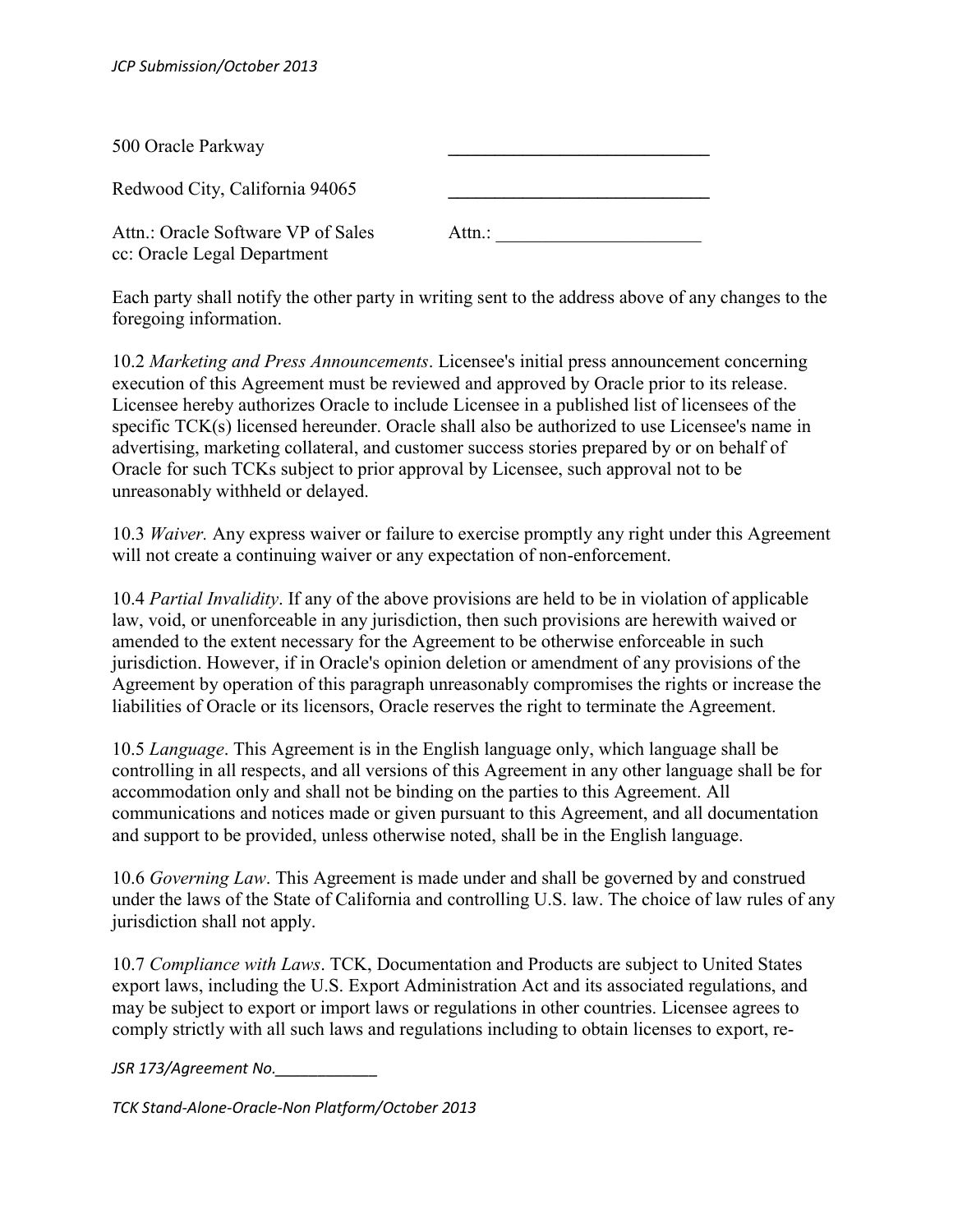export or import the TCK, Documentation or Products as may be required after delivery of the TCK or Documentation to Licensee. Unless authorized by the United States government, Licensee will not directly or indirectly export or re-export the TCK, Documentation or Products to any embargoed or restricted country identified in the United States export laws, including but not limited to the Export Administration Regulations (15 C.F.R. Parts 730-744). Licensee represents and warrants that it is not identified on any United States Government export exclusion lists. Licensee shall not use the TCK to test Products for nuclear, missile, chemical, or biological weaponry or other weapons of mass destruction to the extent prohibited by United States export laws. Licensee shall make reasonable efforts to notify and inform its employees and/or agents having access to the TCK of Licensee's obligation to comply with the requirements stated in this Section 10.7

10.8 *Disclaimer of Agency*. The relationship created hereby is that of licensor and licensee. This Agreement is not intended to create a relationship such as a partnership, franchise, joint venture, agency, or employment relationship. Neither party may not act in a manner which expresses or implies a relationship other than that of independent contractor, nor bind the other party. Licensee hereby waives the benefit of any laws dealing with the establishment and regulation of franchises.

10.9 *Assignment*. This Agreement may not be assigned or transferred by Licensee without the prior written consent of Oracle. Oracle may assign or transfer this Agreement to another Oracle entity or affiliate.

10.10 *Exhibits*. The following are included herein by reference as integral parts of this Agreement:

- Exhibit A -TCK Specific Terms and Conditions
- Exhibit B -Master Support Agreement

To the extent the terms and conditions of any Exhibit are contrary to the terms and conditions of this Agreement, the terms and conditions of such Exhibit shall govern.

10.11 *Complete Understanding*. This Agreement and the Exhibits hereto constitute and express the final, complete and exclusive agreement and understanding between the parties with respect to its subject matter and supersede all prior or contemporaneous communications, representations or agreements, whether written or oral, with respect to the subject matter hereof. No terms of any purchase order or similar document issued by Licensee shall be deemed to add to, delete or modify the terms and conditions of this Agreement. This Agreement may not be modified, amended, rescinded, canceled or waived, in whole or part, except by a written instrument signed by the authorized representatives of the parties.

*JSR 173/Agreement No.\_\_\_\_\_\_\_\_\_\_\_\_*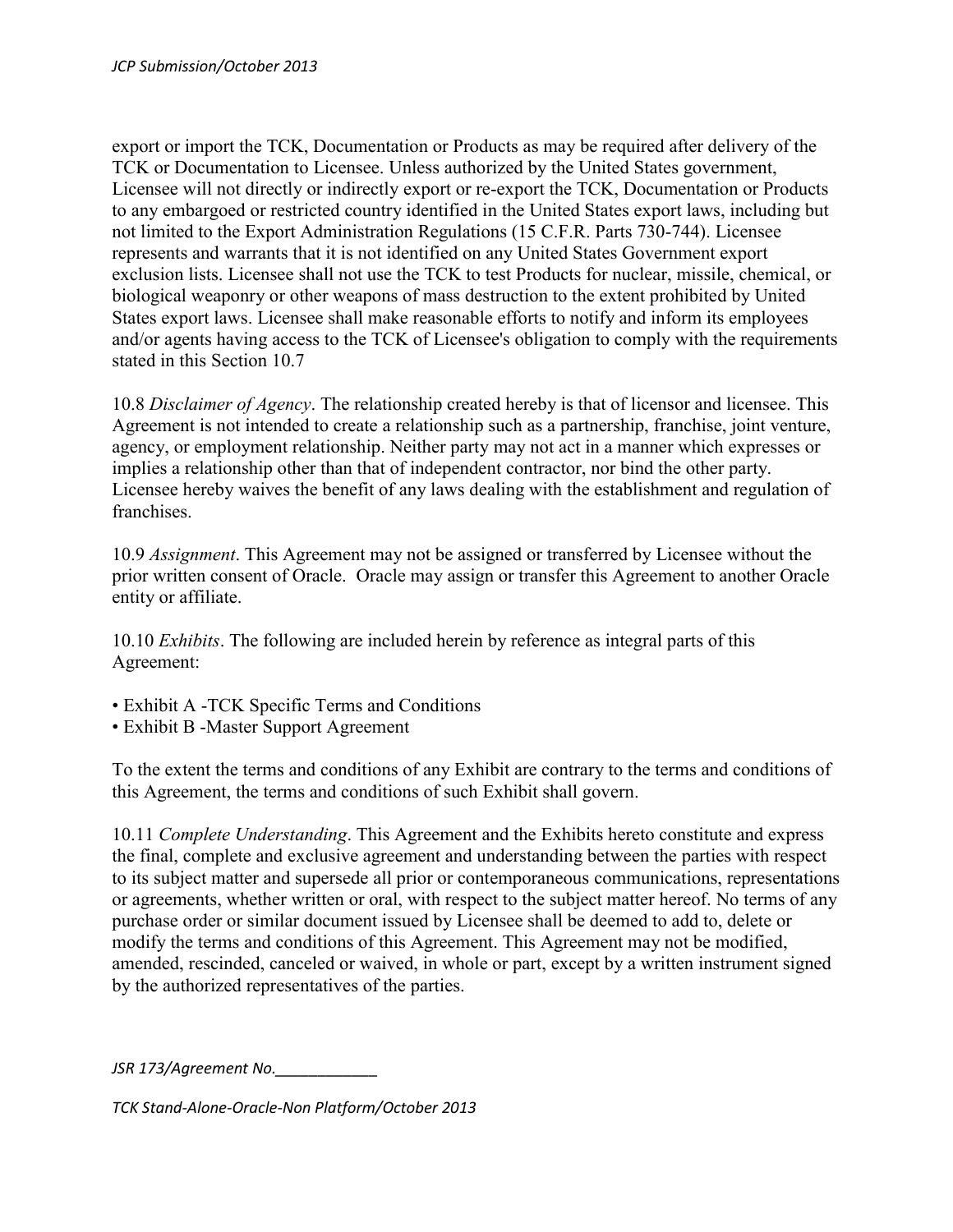IN WITNESS WHEREOF, the parties have caused this Agreement to be executed by their duly authorized representatives.

| <b>Oracle America, Inc.</b>                                                                                                    |        |  |
|--------------------------------------------------------------------------------------------------------------------------------|--------|--|
|                                                                                                                                |        |  |
| Name:<br><u> 1980 - John Stein, mars and de Brandenburg and de Brandenburg and de Brandenburg and de Brandenburg and de Br</u> | Name:  |  |
| (Print or Type) (Print or Type)                                                                                                |        |  |
| Title:                                                                                                                         | Title: |  |
| Date:                                                                                                                          | Date:  |  |

*JSR 173/Agreement No.\_\_\_\_\_\_\_\_\_\_\_\_*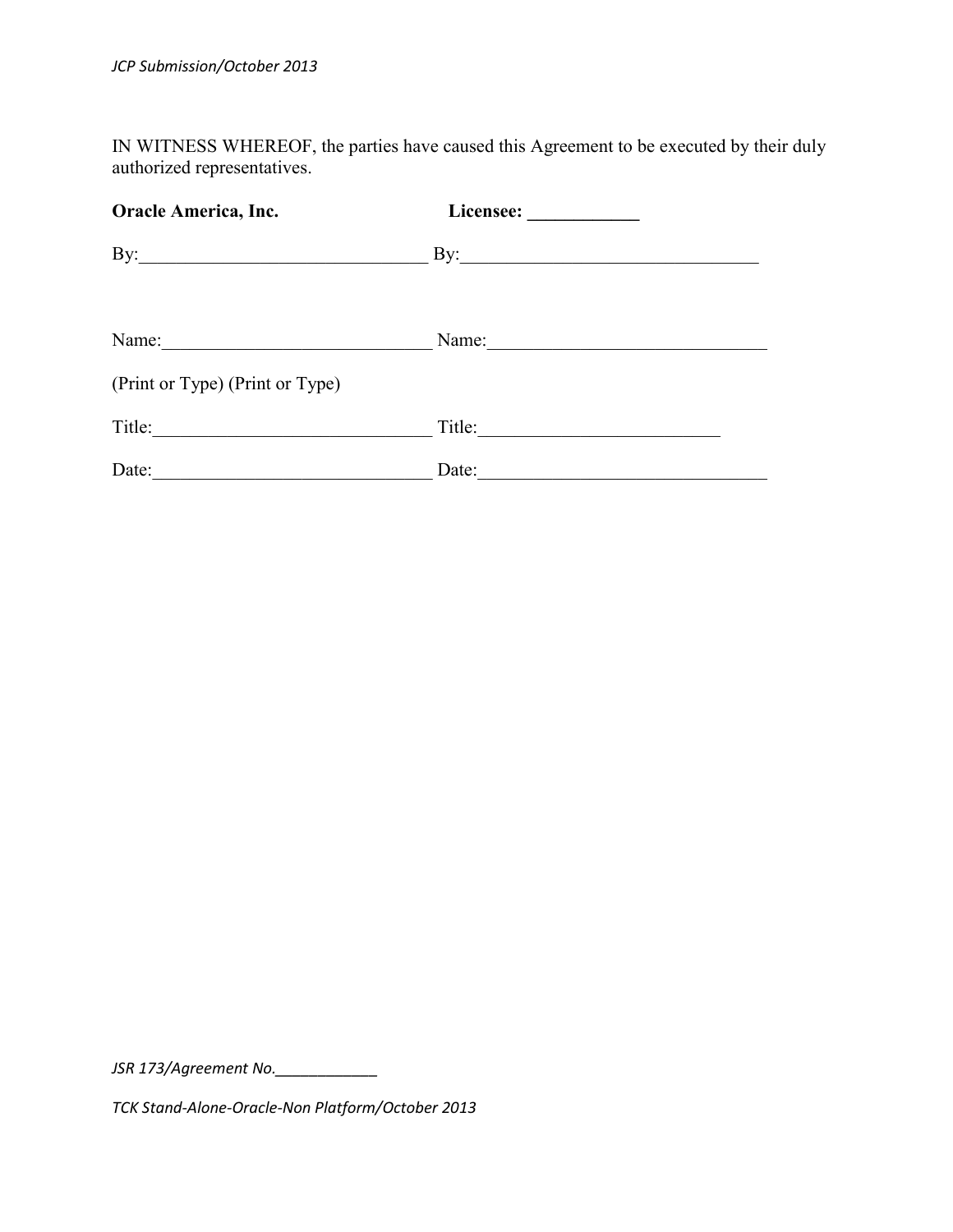# **EXHIBIT A-1**

### **TECHNOLOGY SPECIFIC TERMS AND CONDITIONS**

#### **I. Description of TCK, Test Tools and Documentation**

A. Java Specification: Streaming API for XML 1.3 (JSR 173)

B. TCK: Technology Compatibility Kit for JSR 173

C. Test Tools: JavaTest Harness (included with TCK for JSR 173)

D. Documentation: JSR 173 TCK User's Guide and Release Notes (README.html)

#### **II. Term:** Three (3) years

If Licensee executed this Agreement having the status of a Qualified Not-for-Profit or Qualified Individual, then if and when there is a material change in any factors relevant to determining that status -- for example, that Licensee has come under the effective control of a commercial entity as a result of a change in the membership of Licensee's Board of Directors or equivalent governing body -- Licensee shall notify Oracle of the nature of the change(s). Failure to provide such notice, or the knowing disclosure of inaccurate information to Oracle in response to its reasonable requests (whether an initial application or follow-on requests) for information concerning Licensee's Qualified Not-for-Profit or Individual status, shall be considered a breach of this Agreement.

If Licensee executed this Agreement as a commercial licensee not having the status of a Qualified Not-for-Profit or Qualified Individual, Licensee will be provided one year of basic TCK support from Oracle under the terms of Oracle's Master Support Agreement at no additional charge, provided Licensee executes Oracle's standard MSA which is attached as Exhibit B to this Agreement. Qualified Not-for-Profits and Qualified Individuals may purchase basic TCK support from Oracle at an additional charge.

#### **III. Schedule of Fees and Royalties**

A. For Commercial Licensees: fee of \$35,000 per annum (as of the Effective Date) for each Marketed Product which implements the Streaming API for XML, version 1.3 specification. TCK JLE support includes access, updates and upgrades to the TCK at no additional charge. For the purposes of this Section III, "Marketed Product" means a licensee's product that has its own differentiation and marketing collateral. It may comprise one price list entry, or in some cases

*JSR 173/Agreement No.\_\_\_\_\_\_\_\_\_\_\_\_*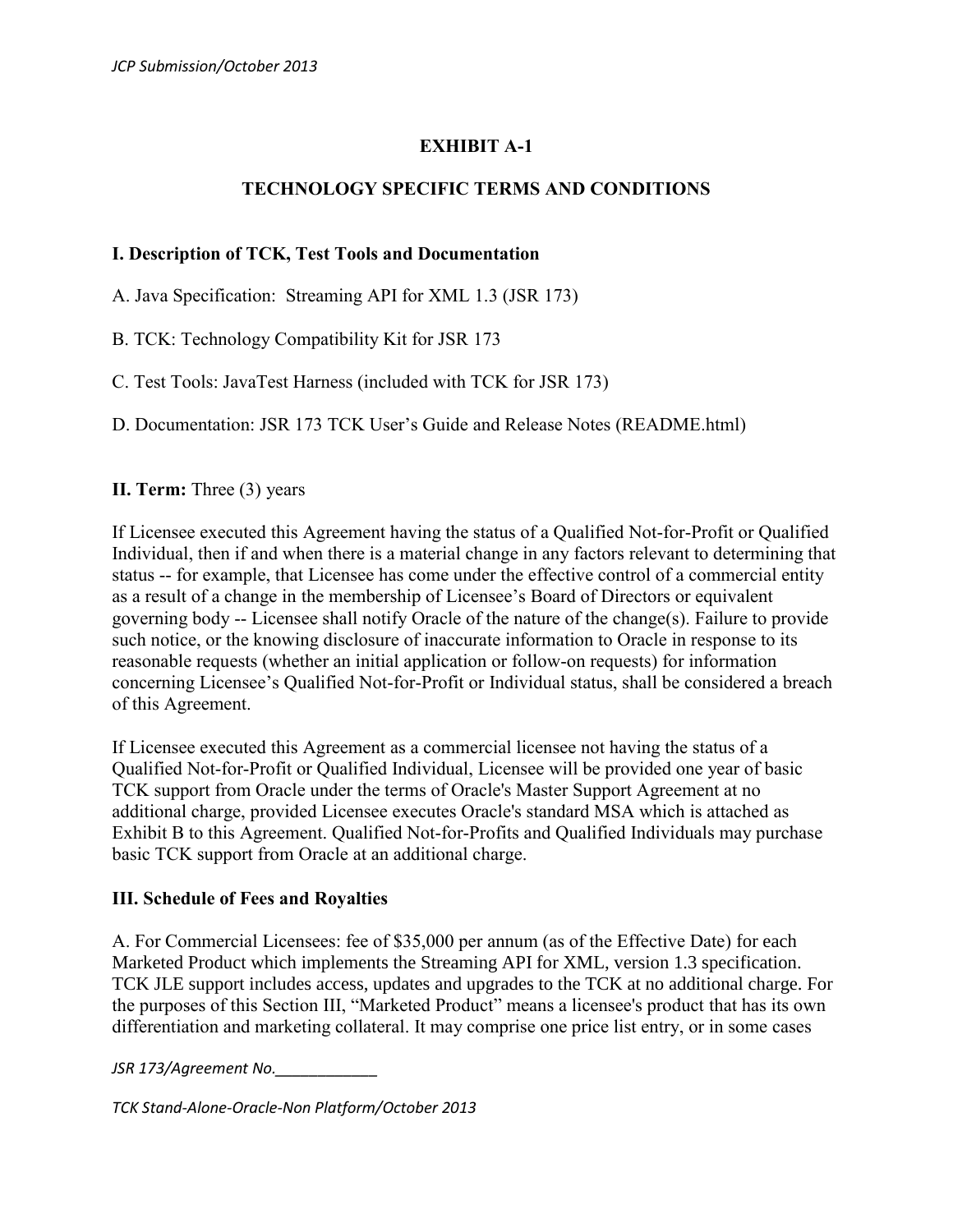multiple entries (for example, to account for different localizations or delivery packaging). By way of example, in terms of Oracle's product line we wouldn't consider Oracle's Java Application Server to be a Marketed Product, but Oracle's Java Application Server Platform Edition, Standard Edition, and Enterprise Edition are 3 Marketed Products. Oracle's Java Studio Enterprise is a fourth Marketed Product.

All fees shall be due upon execution of this Agreement. In addition, Oracle shall have no obligation to deliver or make available the TCK until such fees are received by Oracle.

B. For Qualified Not-for-Profits and Qualified Individuals: \$0.

1. Change in Status. If Licensee entered into this Agreement as a Qualified Not-for-Profit or Qualified Individual but at any subsequent time fails to satisfy any of the conditions that give rise to that status ("Conversion Date"), then Licensee shall pay to Oracle any other fees that come due pursuant to this Exhibit A (which may be different than the fee stated above), the Trademark License and the MSA for parties that are not Qualified Not-for-Profits or Qualified Individuals. For the avoidance of doubt, no such fees shall be due if Licensee entered into this Agreement as a Qualified Individual and terminates this Agreement before the Conversion Date.

For the purposes of this Agreement, and so long as not inconsistent with any requirements established pursuant to the Java Community Process:

"*Qualified Not-for-Profit*" means a legally organized not-for-profit entity (such as, but not limited to, a "501[c][(3]" corporation) that is not owned or effectively controlled, based on prevailing standards of law in the applicable jurisdiction, by a commercial interest, that uses the TCK for the purpose of developing and distributing a compatible, non-commercial, independent implementation of a Specification, and that has established to the satisfaction of Oracle, in its reasonable discretion, that such entity is ready to begin testing its credible implementation of the Java Specification in question.

"*Qualified Individual*" means an individual not acting for or on behalf of a legally organized entity that uses the TCK for the purpose of developing and distributing a compatible, noncommercial, independent implementation of a Specification, and that has established to the satisfaction of Oracle, in its reasonable discretion, that such individual is ready to begin testing its credible implementation of the Java Specification in question.

"*non-commercial implementation*" means an implementation by Licensee or derived from Licensee's implementation that is not used for strategic gain or advantage against Oracle and/or an implementation by Licensee that is not used for direct or indirect commercial gain.

*JSR 173/Agreement No.\_\_\_\_\_\_\_\_\_\_\_\_*